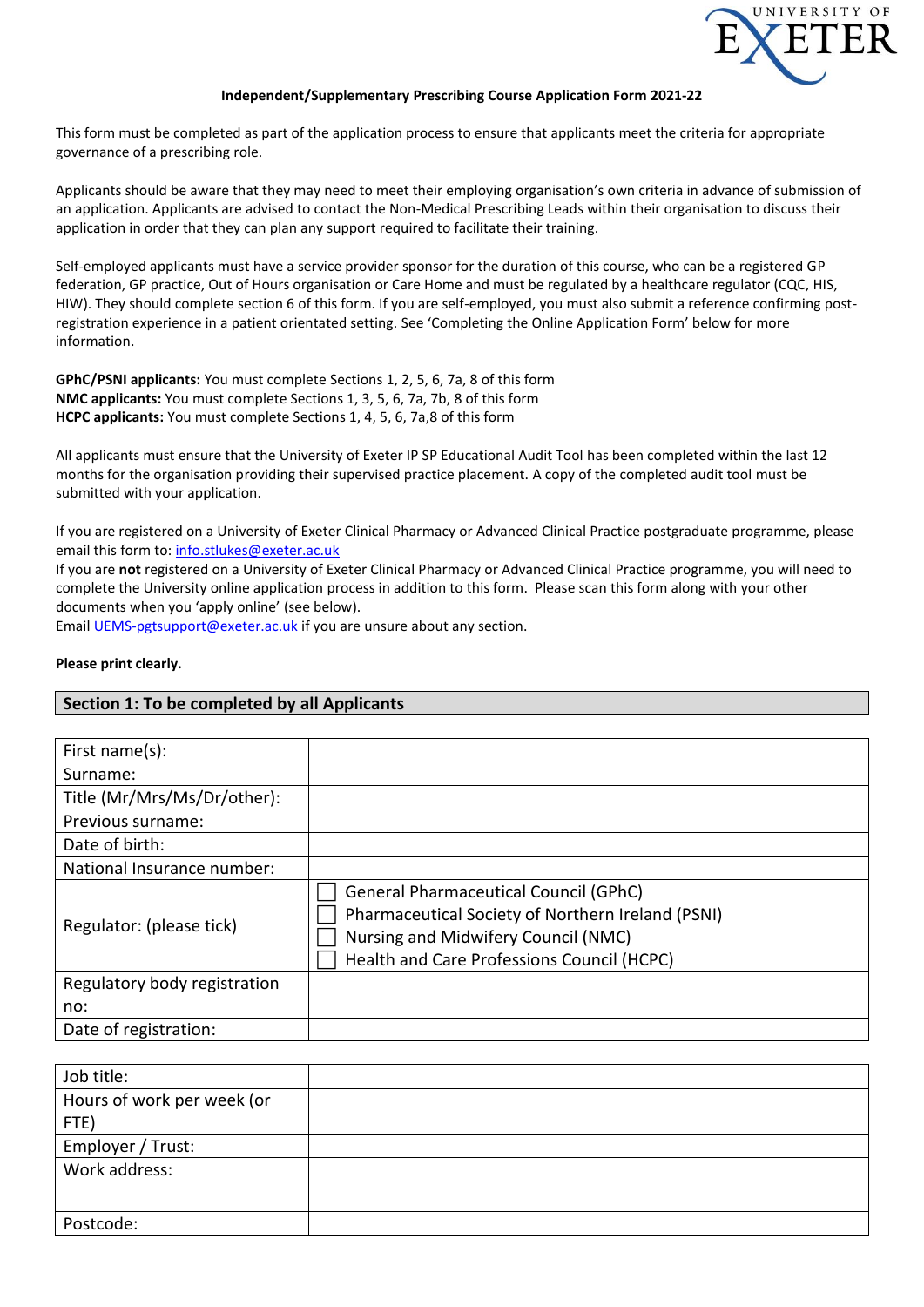|                                | Work telephone number:                    |  |                                                                                                                                              |           |
|--------------------------------|-------------------------------------------|--|----------------------------------------------------------------------------------------------------------------------------------------------|-----------|
| Work email address:            |                                           |  |                                                                                                                                              |           |
| Home address:                  |                                           |  |                                                                                                                                              |           |
| Postcode:                      |                                           |  |                                                                                                                                              |           |
|                                | Home telephone number:                    |  |                                                                                                                                              |           |
| Home email address:            |                                           |  |                                                                                                                                              |           |
| Mobile phone number:           |                                           |  |                                                                                                                                              |           |
| Country of birth:              |                                           |  |                                                                                                                                              |           |
| Nationality:                   |                                           |  |                                                                                                                                              |           |
|                                | Country of domicile/area of permanent     |  |                                                                                                                                              |           |
| residence:                     |                                           |  |                                                                                                                                              |           |
|                                | Date of first entry to the UK             |  |                                                                                                                                              |           |
| <b>Nominees</b><br>not born in |                                           |  | Date of most recent entry to the UK (apart from holidays)                                                                                    |           |
| the United<br>Kingdom          | the UK                                    |  | Date from which you have been granted permanent residence in                                                                                 |           |
| only                           | academic year in which the course begins? |  | If you are a non-British EU national who is not living in the UK, will<br>you have been living in the EU for 3 years by 1st September of the | Yes<br>No |

# **Section 2: To be completed by GPhC/PSNI-registered Applicants**

| <b>Clinical Experience Requirement</b><br>Yes |                                                                                                                                                                              |  |  |  |  |
|-----------------------------------------------|------------------------------------------------------------------------------------------------------------------------------------------------------------------------------|--|--|--|--|
|                                               | Do you have at least two years' appropriate patient-orientated experience in a UK<br>No<br>hospital, community or primary care setting following your pre-registration year? |  |  |  |  |
|                                               | Briefly describe your intended area of clinical practice:                                                                                                                    |  |  |  |  |
|                                               | Have you previously commenced but not completed a non-medical prescribing course?                                                                                            |  |  |  |  |
| If yes, please give details:                  | Yes<br>No                                                                                                                                                                    |  |  |  |  |
| <b>DBS check</b>                              | confirm that I have a DBS check carried out within the last three years and<br>can provide evidence of this.                                                                 |  |  |  |  |
| <b>Fitness to Practice</b>                    | I confirm that I am currently fit to practice in accordance with the GPhC/PSNI<br>requirements.                                                                              |  |  |  |  |
| <b>Funding</b>                                | Applying for Health Education (HEE) funding (please see below)                                                                                                               |  |  |  |  |
| Please indicate your<br>source of funding:    | Employer/Outside Organisation (please go to Section 5)<br>Please give details: ____________                                                                                  |  |  |  |  |
|                                               | Self-Funding (please go to Section 5)                                                                                                                                        |  |  |  |  |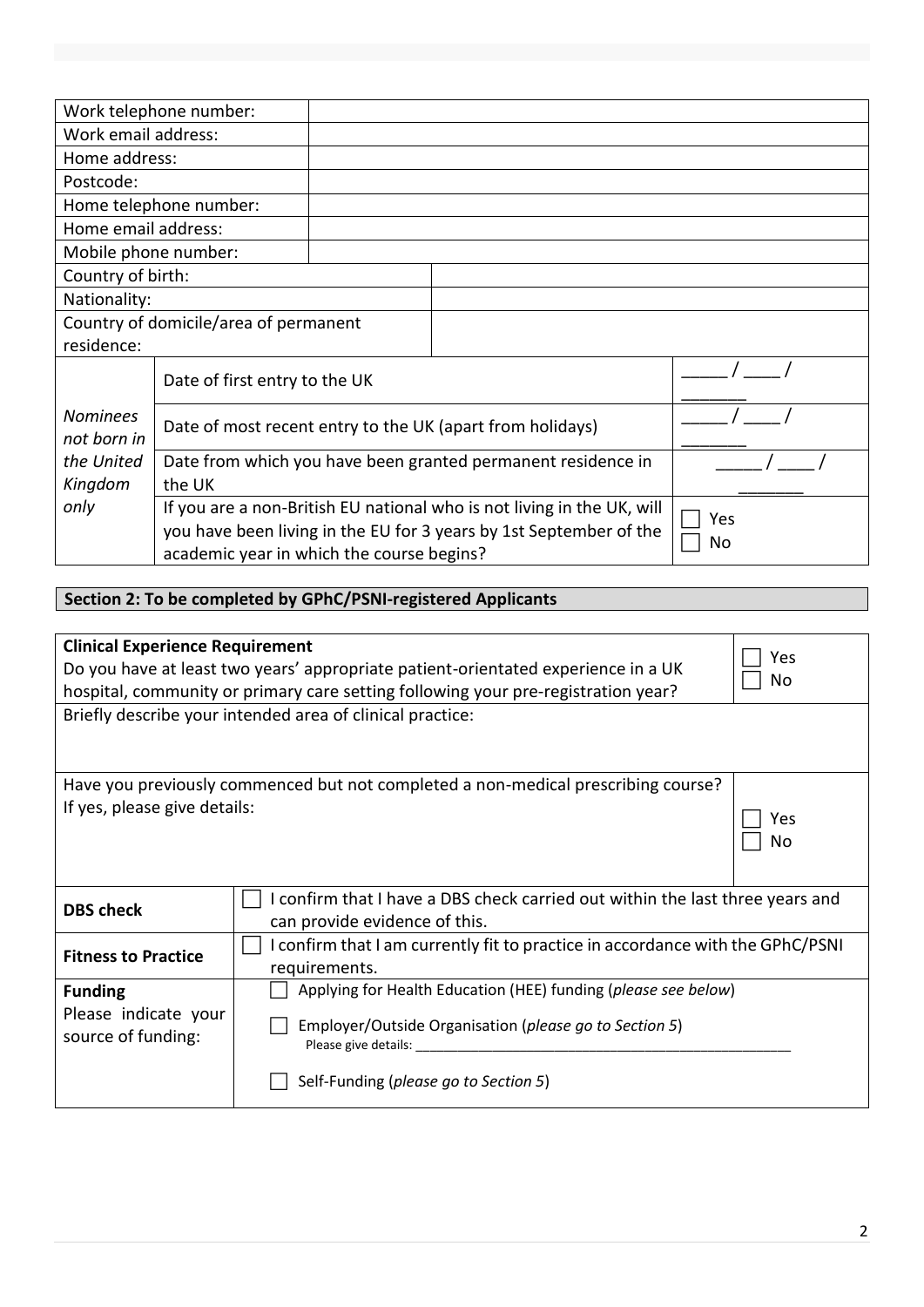| <b>HEE</b> funding                                                                                                                                                                                                                                                                    |  |  |  |
|---------------------------------------------------------------------------------------------------------------------------------------------------------------------------------------------------------------------------------------------------------------------------------------|--|--|--|
| If applying for HEE funding, please indicate which of the eligible NHSE programme(s) you are part of:<br>Clinical Pharmacist in General Practice Phase 2                                                                                                                              |  |  |  |
| <b>Medicines Optimisation in Care Homes</b>                                                                                                                                                                                                                                           |  |  |  |
| Clinical Pharmacists in Integrated Urgent Care                                                                                                                                                                                                                                        |  |  |  |
| Primary Care Pharmacy Education Pathway                                                                                                                                                                                                                                               |  |  |  |
| If you are a non-NHSE programme pharmacist, please indicate which sector you work in:<br>$\Box$ Health & Justice Pharmacist<br>$\Box$ Non-NHSE programme Care Home Pharmacist<br>Please note that HEE only funds the cost of the university course. HEE does not fund workplace costs |  |  |  |
| e.g. supervision or remuneration for time on course.                                                                                                                                                                                                                                  |  |  |  |
| <b>NHSE programme pharmacists:</b>                                                                                                                                                                                                                                                    |  |  |  |
| If you are part of one the three NHSE eligible programmes, please ask your Education Supervisor to complete this                                                                                                                                                                      |  |  |  |
| section.                                                                                                                                                                                                                                                                              |  |  |  |
|                                                                                                                                                                                                                                                                                       |  |  |  |
| I confirm that _______________________________ is enrolled on the following programme (delete as appropriate):                                                                                                                                                                        |  |  |  |
| Clinical Pharmacists in General Practice Programme/Medicines Optimisation in Care Homes Programme /                                                                                                                                                                                   |  |  |  |
| Pharmacists in Integrated Urgent Care Programme.                                                                                                                                                                                                                                      |  |  |  |
| I confirm that a training needs assessment has been completed and as their educational supervisor, I agree<br>is in a position to enrol on training for Independent Prescribing as of the                                                                                             |  |  |  |
| (insert date from which learner may undertake IP).                                                                                                                                                                                                                                    |  |  |  |
|                                                                                                                                                                                                                                                                                       |  |  |  |
|                                                                                                                                                                                                                                                                                       |  |  |  |
| Date: $/$ /                                                                                                                                                                                                                                                                           |  |  |  |
| Health & Justice or non-NHSE programme care home pharmacists:                                                                                                                                                                                                                         |  |  |  |
| NHS England and Health Education England are providing funded IP training places across England for non-NHSE                                                                                                                                                                          |  |  |  |
| programme care home pharmacists or Health and Justice pharmacists who meet specific criteria. Learners wishing                                                                                                                                                                        |  |  |  |
| to apply must submit an expression of interest to HEE. HEE will then confirm eligibility by email.                                                                                                                                                                                    |  |  |  |
| If you are being funded by HEE via this route, please upload a copy of your confirmation email alongside this form<br>and your online application form.                                                                                                                               |  |  |  |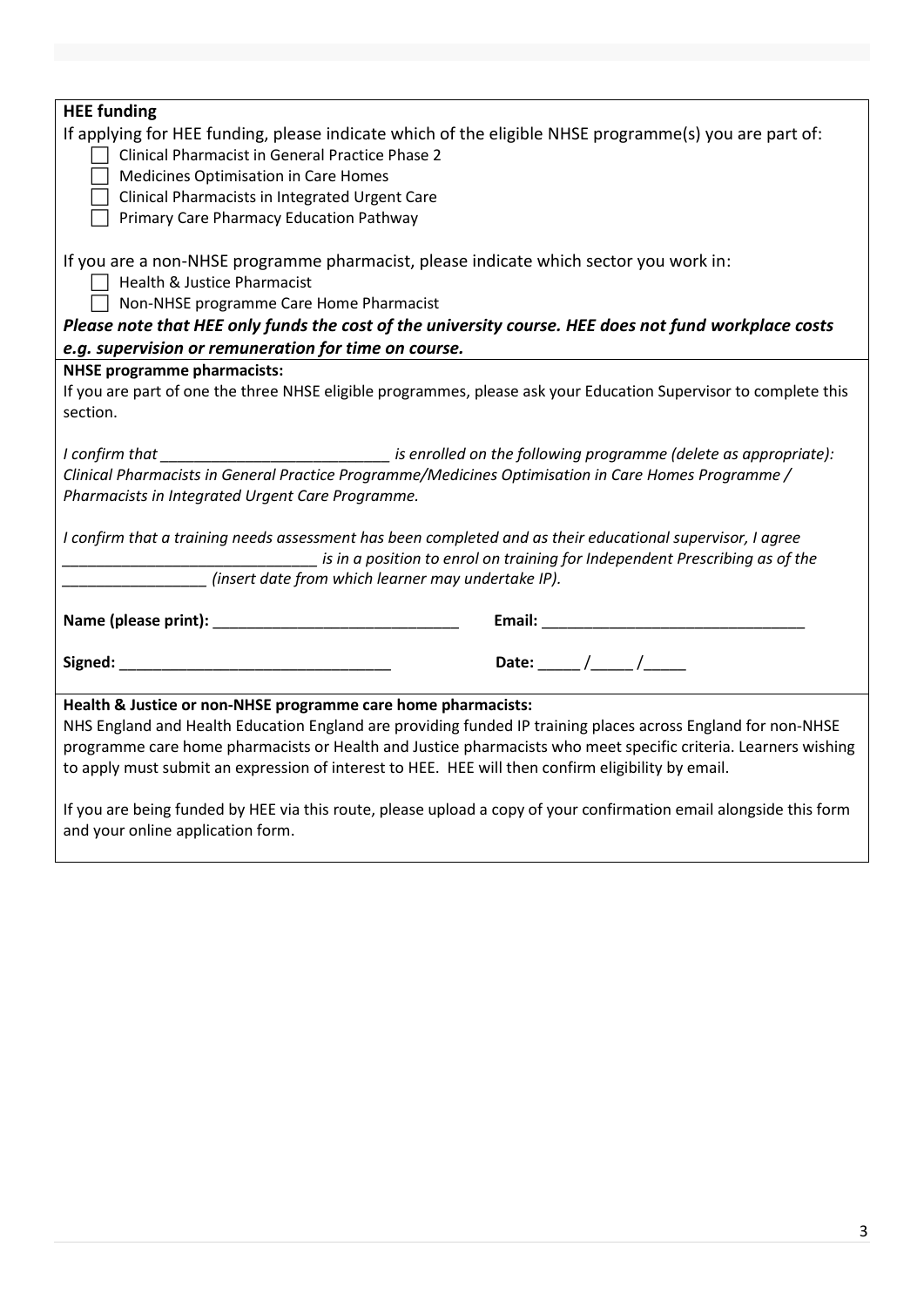# **Data Sharing**

HEE want to ensure that courses funded by the NHS Pharmacy Integration Fund give pharmacists the opportunity to successfully gain skills, knowledge and experience through education and training. HEE may therefore access and review students' data and seek students' views and experience of the courses, in order to evaluate the courses and training and understand what works and what could be improved. The evaluation work will be led by NHS England but NHS England may contract with third parties to undertake this work. To support this work, students will be asked to consent to their personal data including demographic data, contact information, and data on course completion being shared with the evaluation team, in line with the General Data Protection Regulation (GDPR) and Data Protection Act 2018. Students will also be asked to consent to the evaluation team utilising their contact information to contact them to obtain feedback and to invite them on occasion to provide more in-depth feedback via workshops, focus groups or written case studies.

As part of my HEE funding, I agree to have my data shared with the University of Manchester (for CPPE programme students) and HEE**.**

**Signed (applicant): \_\_\_\_\_\_\_\_\_\_\_\_\_\_\_\_\_\_\_\_\_\_\_\_\_\_\_\_\_\_ Date: \_\_\_\_\_\_\_\_\_\_\_\_\_\_\_\_\_\_\_\_\_**

| )ate: |  |  |
|-------|--|--|
|       |  |  |

*HEE funding section ends here*

# **Section 3: To be completed by NMC-registered Applicants**

| <b>Clinical Experience Requirement</b>                                                 |                                                                                       |     |  |  |
|----------------------------------------------------------------------------------------|---------------------------------------------------------------------------------------|-----|--|--|
| Are you a registered nurse (level 1), midwife or SCPHN with at least one years'<br>Yes |                                                                                       |     |  |  |
|                                                                                        | appropriate patient-orientated experience in a UK hospital, community or primary care | No  |  |  |
| setting following qualification?                                                       |                                                                                       |     |  |  |
|                                                                                        | Briefly describe your intended area of clinical practice:                             |     |  |  |
|                                                                                        |                                                                                       |     |  |  |
|                                                                                        | Have you previously commenced but not completed a non-medical prescribing course?     |     |  |  |
| If yes, please give details:                                                           |                                                                                       | Yes |  |  |
|                                                                                        |                                                                                       | No  |  |  |
|                                                                                        |                                                                                       |     |  |  |
| <b>DBS Check</b>                                                                       | I confirm that I have a DBS check carried out within the last three years and         |     |  |  |
|                                                                                        | can provide evidence of this                                                          |     |  |  |
| <b>Fitness to Practice</b>                                                             | I confirm that I am currently fit to practice in accordance with the NMC              |     |  |  |
|                                                                                        | requirements                                                                          |     |  |  |
| <b>Funding</b>                                                                         | Employer/Outside Organisation (please go to Section 5)                                |     |  |  |
| Please indicate your                                                                   | Please give details:                                                                  |     |  |  |
| source of funding:                                                                     | Self-Funding (please go to Section 5)                                                 |     |  |  |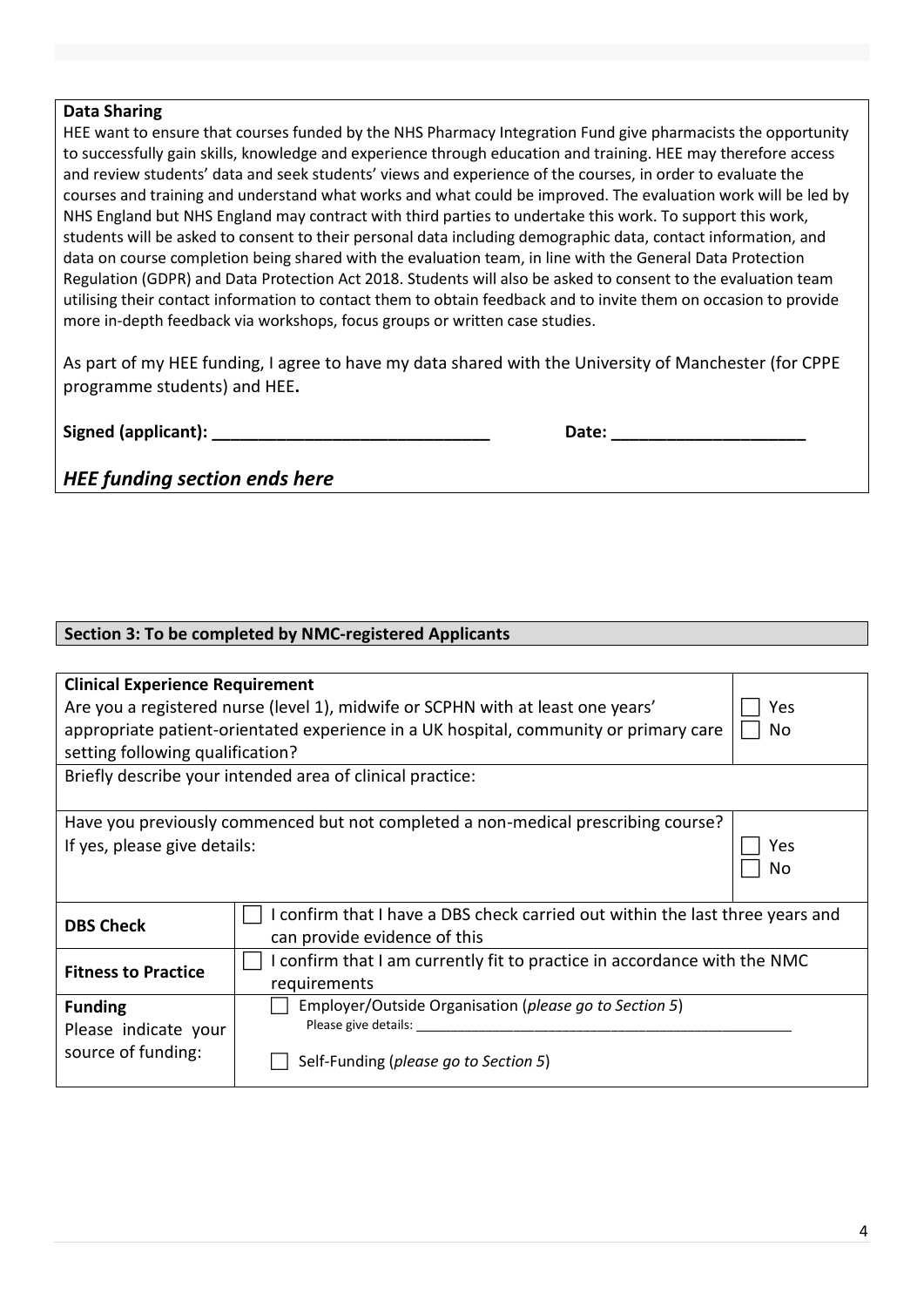| Section 4: To be completed by HCPC-registered Applicants                                                                                                                                                                                                                                                                                                   |                                                                                                               |  |  |  |
|------------------------------------------------------------------------------------------------------------------------------------------------------------------------------------------------------------------------------------------------------------------------------------------------------------------------------------------------------------|---------------------------------------------------------------------------------------------------------------|--|--|--|
|                                                                                                                                                                                                                                                                                                                                                            |                                                                                                               |  |  |  |
| <b>Clinical Experience Requirement</b>                                                                                                                                                                                                                                                                                                                     |                                                                                                               |  |  |  |
| Are you a HCPC registered physiotherapist, therapeutic/diagnostic radiographer,<br>podiatrist or dietitian, with at least three years post-qualification experience in the<br>area in which you will be prescribing, or registered paramedic with at least five years<br>since qualification, practising in your area of expertise for at least 12 months? | Yes<br>No                                                                                                     |  |  |  |
| (Master's level)                                                                                                                                                                                                                                                                                                                                           | If you are a paramedic, have you completed post-qualification study at level 7<br>Yes<br>No                   |  |  |  |
|                                                                                                                                                                                                                                                                                                                                                            | Briefly describe your intended area of clinical practice:                                                     |  |  |  |
| Have you previously commenced but not completed a non-medical prescribing course?<br>If yes, please give details:<br>Yes<br>No                                                                                                                                                                                                                             |                                                                                                               |  |  |  |
| <b>DBS Check</b>                                                                                                                                                                                                                                                                                                                                           | I confirm that I have a DBS check carried out within the last three years and<br>can provide evidence of this |  |  |  |
| <b>Fitness to Practice</b>                                                                                                                                                                                                                                                                                                                                 | I confirm that I am currently fit to practice in accordance with the HCPC<br>requirements                     |  |  |  |
| <b>Funding</b><br>Employer/Outside Organisation (please go to Section 5)<br>Please give details:<br>Please indicate your                                                                                                                                                                                                                                   |                                                                                                               |  |  |  |
| source of funding:<br>Self-Funding (please go to Section 5)                                                                                                                                                                                                                                                                                                |                                                                                                               |  |  |  |

# **Section 5: To be completed by all Applicants (A***ll applicants resume completing form here)*

# **CPD records and Personal statement**

Please **submit two reflective CPD records** relating to your proposed scope of prescribing. These must reflect learning that you have completed (rather than being prospective records that identify the need to train as a prescriber). Certificates of attendance / completion of learning are not sufficient. These should be uploaded with your online application form. (Suggested word count: 400 – 600 words).

Please supply a copy of your personal statement. This should include a brief description of your intended area of clinical practice and your relevant experience, skills and knowledge. This should be uploaded with your online application form.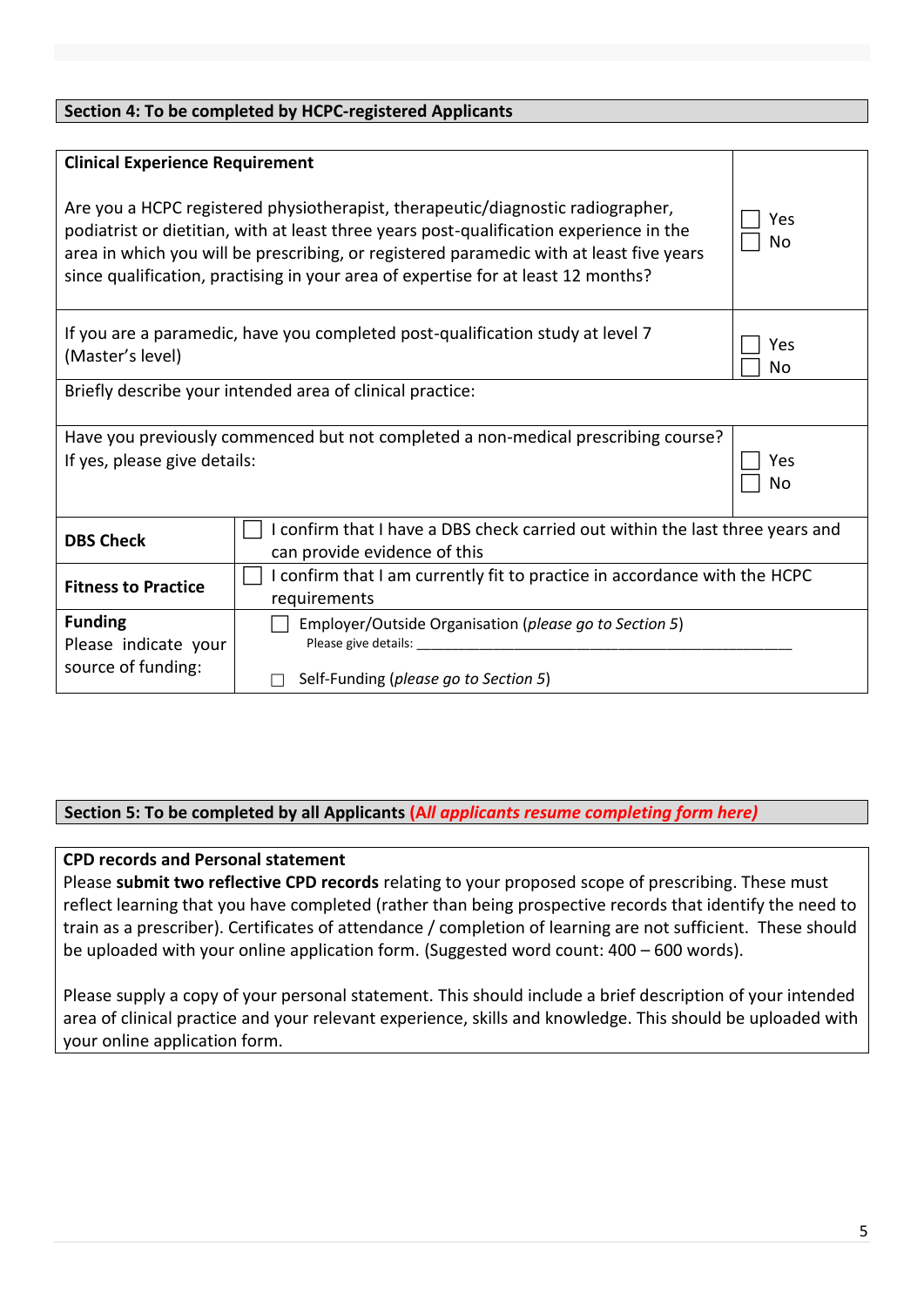# **Section 6: To be completed by line manager / employer / service provider**

This is divided into two sub-sections:

- Suitability of the applicant to prescribe
- Release of staff for the course

All parts **MUST** be completed. Failure to complete any part will result in delays and may mean that you are not compliant with the entry requirement of the course.

| Line Manager / Employer / Service provider confirmation of the suitability of the applicant to                                                                                                                                                                                            |            |
|-------------------------------------------------------------------------------------------------------------------------------------------------------------------------------------------------------------------------------------------------------------------------------------------|------------|
| prescribe.<br>Is the nominee a regulated health professional eligible to undertake Supplementary and/or<br>Independent Prescribing training?                                                                                                                                              | Yes<br>No  |
| Does the nominee have the appropriate post registration clinical experience or part-time<br>equivalent (as stated in section 2,3 or 4 above)?                                                                                                                                             | Yes<br>No  |
| Does the nominee have a designated prescribing practitioner willing to provide supervision<br>of the student for the 12 days (90 hours) practice-based element of the course?                                                                                                             | Yes<br>No  |
| Is there a clinical need within the nominee's role to justify prescribing?                                                                                                                                                                                                                | Yes<br>No  |
| Does the nominee have the commitment of their employer/ service provider to enable<br>access to a prescribing budget and make other necessary arrangements for prescribing<br>practice on successful completion of the course?                                                            | Yes<br>No  |
| Will the nominee be prescribing regularly from central funding in order to provide<br>maximum benefit to patient?                                                                                                                                                                         | Yes<br>No  |
| Has the nominee an area of clinical practice in which to develop their prescribing skills?                                                                                                                                                                                                | Yes<br>No. |
| Has the nominee the academic ability to study at level 7 (Master's level)?                                                                                                                                                                                                                | Yes<br>No  |
| Is the nominee competent in clinical/health assessment, diagnostics/care management and<br>planning/evaluation of care?                                                                                                                                                                   | Yes<br>No  |
| Has the nominee up to date clinical, pharmacological and pharmaceutical knowledge<br>relevant to their intended area of practice?                                                                                                                                                         | Yes<br>No  |
| Line Manager / Employer/service provider confirmation of good health and character to enable safe<br>and effective practice<br>The nominee's line manager should confirm that the nominee is of good health and character to<br>enable safe and effective practice.                       | Yes<br>No  |
| Line Manager / Employer/service provider confirmation of nominee's prescribing role on successful<br>completion of the programme<br>The nominee's line manager should confirm their intention that the nominee will have a prescribing<br>role on successful completion of the programme. | Yes<br>No  |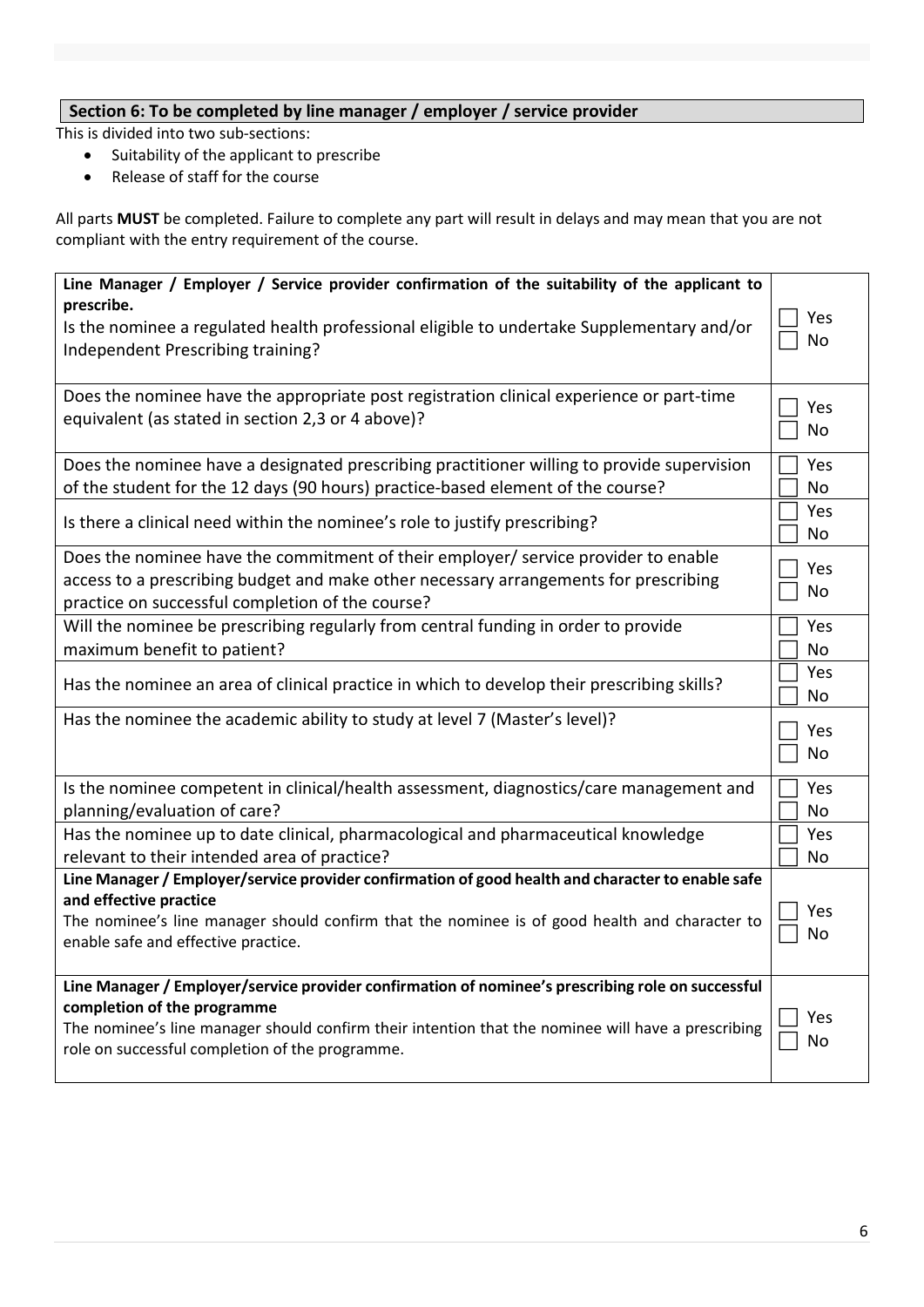| Line Manager / Employer/Service provider agreement to a minimum release from practice for both<br>taught theory and medical supervision (26 days theory equivalent and 12 days practice)<br>As this is a recordable qualification with a professional body, contact day attendance and recorded<br>achievement of all theory and practice hours are mandatory (irrespective of mode of delivery).<br>Students will be unable to record their qualification until all learning hours and assessments are<br>achieved.<br>This university operate a blended learning approach to the programme whereby the 26 contact days<br>are split between university attendance and distance learning. This approach improves flexibility of<br>release time required but does not reduce the total mandatory time needed for study by the student. |  |  |  |
|-----------------------------------------------------------------------------------------------------------------------------------------------------------------------------------------------------------------------------------------------------------------------------------------------------------------------------------------------------------------------------------------------------------------------------------------------------------------------------------------------------------------------------------------------------------------------------------------------------------------------------------------------------------------------------------------------------------------------------------------------------------------------------------------------------------------------------------------|--|--|--|
| Line Manager / Employer/service provider confirmation that the organisation is regulated by a<br>healthcare regulator (CQC, HIS, HIW)                                                                                                                                                                                                                                                                                                                                                                                                                                                                                                                                                                                                                                                                                                   |  |  |  |
| Line Manager / Employer/service provider confirmation that the University of Exeter IP SP<br>Educational Audit Tool has been completed for the organisation providing the supervised practice<br>placement within the last 12 months                                                                                                                                                                                                                                                                                                                                                                                                                                                                                                                                                                                                    |  |  |  |
| As the nominee's Line Manager/ Service lead I confirm all the above:                                                                                                                                                                                                                                                                                                                                                                                                                                                                                                                                                                                                                                                                                                                                                                    |  |  |  |
| Name (please print):                                                                                                                                                                                                                                                                                                                                                                                                                                                                                                                                                                                                                                                                                                                                                                                                                    |  |  |  |
| Job title:                                                                                                                                                                                                                                                                                                                                                                                                                                                                                                                                                                                                                                                                                                                                                                                                                              |  |  |  |
| Organisation:                                                                                                                                                                                                                                                                                                                                                                                                                                                                                                                                                                                                                                                                                                                                                                                                                           |  |  |  |
| Email address:                                                                                                                                                                                                                                                                                                                                                                                                                                                                                                                                                                                                                                                                                                                                                                                                                          |  |  |  |
| Signed (manager/ service lead):<br>Date:                                                                                                                                                                                                                                                                                                                                                                                                                                                                                                                                                                                                                                                                                                                                                                                                |  |  |  |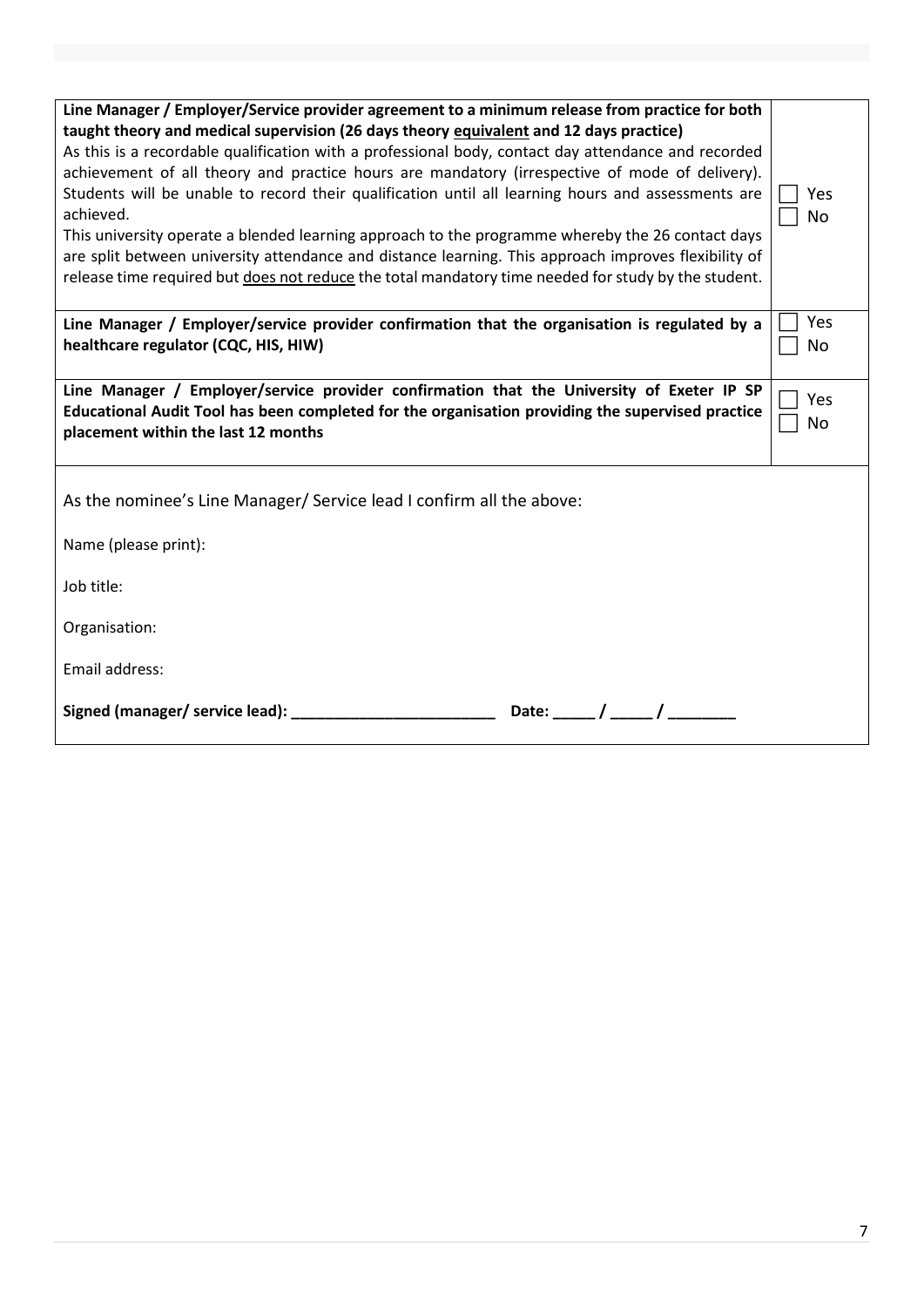# **Section 7a: details of and eligibility criteria for**

- **the Practice Assessor (PA)** (for NMC-registered applicants) *or*
- **the Practice Educator (PE)** (for HCPC-registered applicants) *or*

**the Designated Prescribing Practitioner (DPP)** (for GPhC-registered applicants).

**To be completed by the Practice Assessor, Practice Educator or Designated Prescribing Practitioner**.

This section is divided into three parts:

- General information about the DPP
- Eligibility criteria
- Confirmation of practice placement quality

| Name of PA, PE, DPP: |                      |                     |  |
|----------------------|----------------------|---------------------|--|
| Area of practice:    |                      |                     |  |
| Title/position:      |                      |                     |  |
| Qualifications:      |                      |                     |  |
| Prescribing          |                      | Date of annotation: |  |
| qualification:       |                      |                     |  |
|                      | $\Box$<br><b>NMC</b> |                     |  |
|                      | <b>HCPC</b><br>П     |                     |  |
| Regulator:           | GPhC<br>П            |                     |  |
|                      | <b>PSNI</b><br>П     |                     |  |
|                      | <b>GMC</b><br>п      |                     |  |
|                      |                      |                     |  |
| Professional         |                      |                     |  |
| Registration no:     |                      |                     |  |
| Employing            |                      |                     |  |
| organisation:        |                      |                     |  |
| Work address:        |                      |                     |  |
|                      |                      |                     |  |
| Post code:           |                      |                     |  |
| Telephone number:    |                      |                     |  |
| Work email address:  |                      |                     |  |

# **The PA/PE/DPP must meet all the criteria below. Please tick the box to confirm that you fit the criteria.**

| The PA/PE/DPP must be a registered prescribing practitioner who:                                         | <b>Please</b><br>tick |
|----------------------------------------------------------------------------------------------------------|-----------------------|
| Must be an active, experienced prescriber who has normally had at least 3 years recent                   |                       |
| clinical experience for a group of patients/clients in the applicant's field of practice.                |                       |
| Meets all competencies in the RPS DPP competency framework.                                              |                       |
| Has up-to-date patient facing clinical and diagnostic skills in the applicant's area of practice.        |                       |
| Briefly describe your prescribing experience, including clinical and diagnostic skills:                  |                       |
| Has knowledge of the scope and legal remit of non-medical prescribing for the applicant's<br>profession. |                       |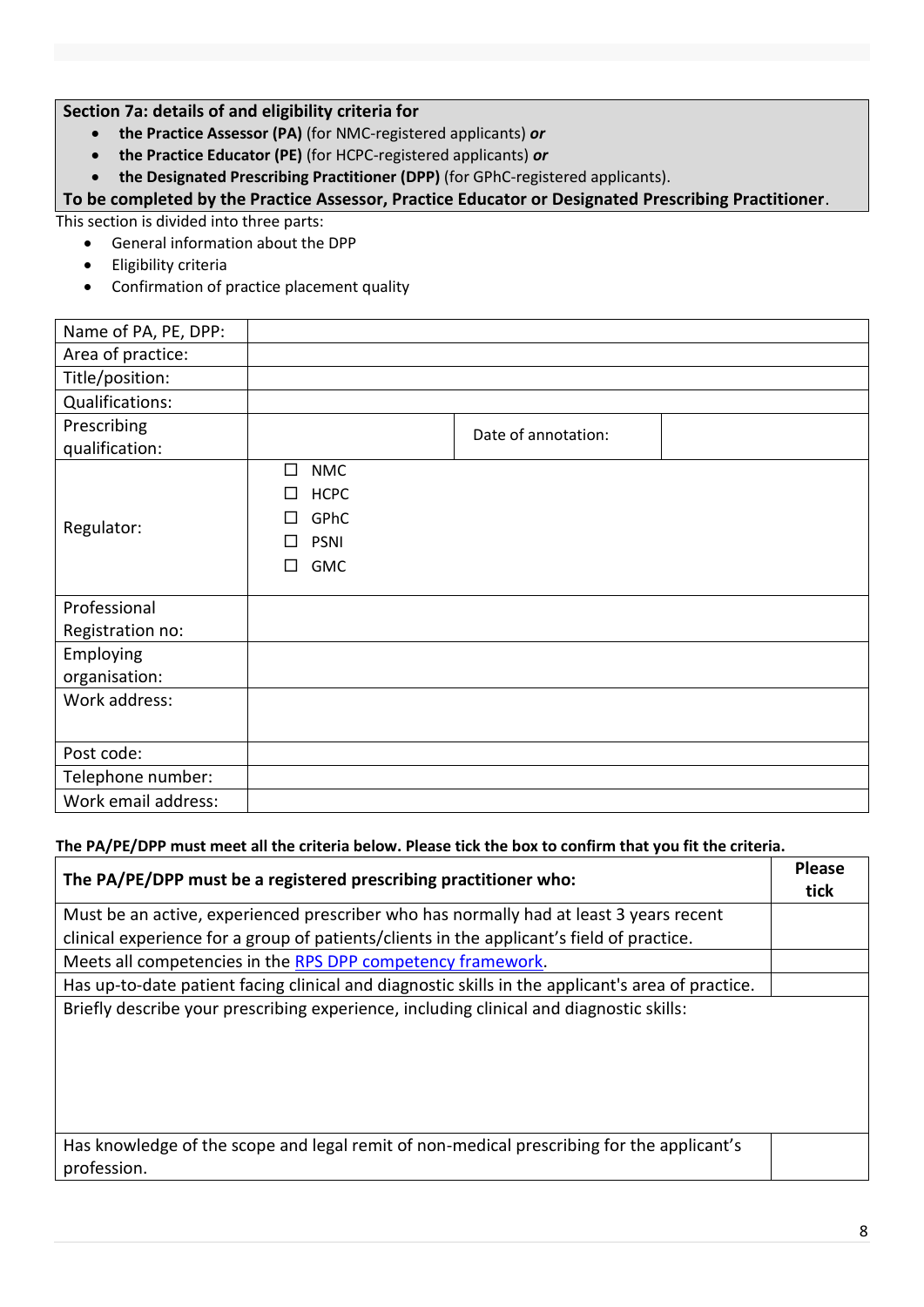| Is familiar with the requirements of the programme and the need for the trainee to achieve<br>the learning outcomes.                                                                                                        |  |
|-----------------------------------------------------------------------------------------------------------------------------------------------------------------------------------------------------------------------------|--|
| Is employed by an NHS organisation or private healthcare environment that is regulated by<br>a Health Care Regulator (CQC, HIW, HIS)                                                                                        |  |
| Has the support of the employing organisation or GP practice to act as the designated<br>prescribing practitioner who will provide supervision, support and opportunities to develop<br>competence in prescribing practice. |  |
| Normally works with the trainee prescriber.                                                                                                                                                                                 |  |
| If this is not possible (such as in nurse-led services or community pharmacy) or if it would be                                                                                                                             |  |
| beneficial to the learning process, arrangements can be agreed for another prescriber to                                                                                                                                    |  |
| take on the role of the DPP, provided the above criteria are met and the learning in practice                                                                                                                               |  |
| relates to the clinical area in which the trainee prescriber will ultimately be carrying out                                                                                                                                |  |
| their prescribing role. 50% of Supervised practice needs to be with the nominated DPP; for                                                                                                                                  |  |
| NMC registrants this can be split between the Practice Assessor and Practice Supervisor (25                                                                                                                                 |  |
| hours for the PA and 20 hours for the PS).                                                                                                                                                                                  |  |
| Has experience or training in teaching and / or supervising in practice.                                                                                                                                                    |  |
| Has previous experience of undertaking the role of role of Designated Medical Practitioner                                                                                                                                  |  |
| (DMP), Designated Prescribing Practitioner (DPP), HCPC Practice Educator or NMC Practice                                                                                                                                    |  |
| Assessor for a prescribing trainee.                                                                                                                                                                                         |  |
| Has previously attended training on supervising students in the workplace and the role of<br>assessment and feedback (additional online induction training will be provided to all DPPs)                                    |  |
| Briefly describe your experience of teaching, supervision and assessment of students. Please include any                                                                                                                    |  |
|                                                                                                                                                                                                                             |  |
|                                                                                                                                                                                                                             |  |
| formal teaching training or qualifications and experience of assessing in clinical practice:                                                                                                                                |  |
|                                                                                                                                                                                                                             |  |
|                                                                                                                                                                                                                             |  |
| Conducts regular audits and reflection on prescribing practice to identify developmental                                                                                                                                    |  |
| needs including recording CPD on the skills and knowledge required for the role of DPP                                                                                                                                      |  |
| Will undertake online induction training for the role of DPP.                                                                                                                                                               |  |
| Can confirm that indemnity cover is in place for providing this supervised practice                                                                                                                                         |  |
| Is in good standing with their professional regulator                                                                                                                                                                       |  |
| Can confirm that the University of Exeter IP SP Educational Audit Tool has been completed                                                                                                                                   |  |
| for the organisation providing the supervised practice placement within the last 12 months.                                                                                                                                 |  |
| Additional eligibility criteria for Practice Assessors (NMC-registered applicants only)                                                                                                                                     |  |
| Can ensure there are sufficient opportunities to periodically observe the student in order to                                                                                                                               |  |
| inform decisions for assessment and progression                                                                                                                                                                             |  |
| Can ensure there are sufficient opportunities to gather and coordinate feedback from the                                                                                                                                    |  |
| Practice Supervisor and other relevant people in order to be assured about decisions                                                                                                                                        |  |
| relating to student assessment and progression.                                                                                                                                                                             |  |
| Agrees to work in partnership with the nominated Academic Assessor to evaluate and                                                                                                                                          |  |
| recommend the student for progression in line with programme standards.                                                                                                                                                     |  |
| Can confirm that you will not undertake the role of Practice Supervisor in addition to your<br>PA role unless in exceptional circumstances and agreed with the University.                                                  |  |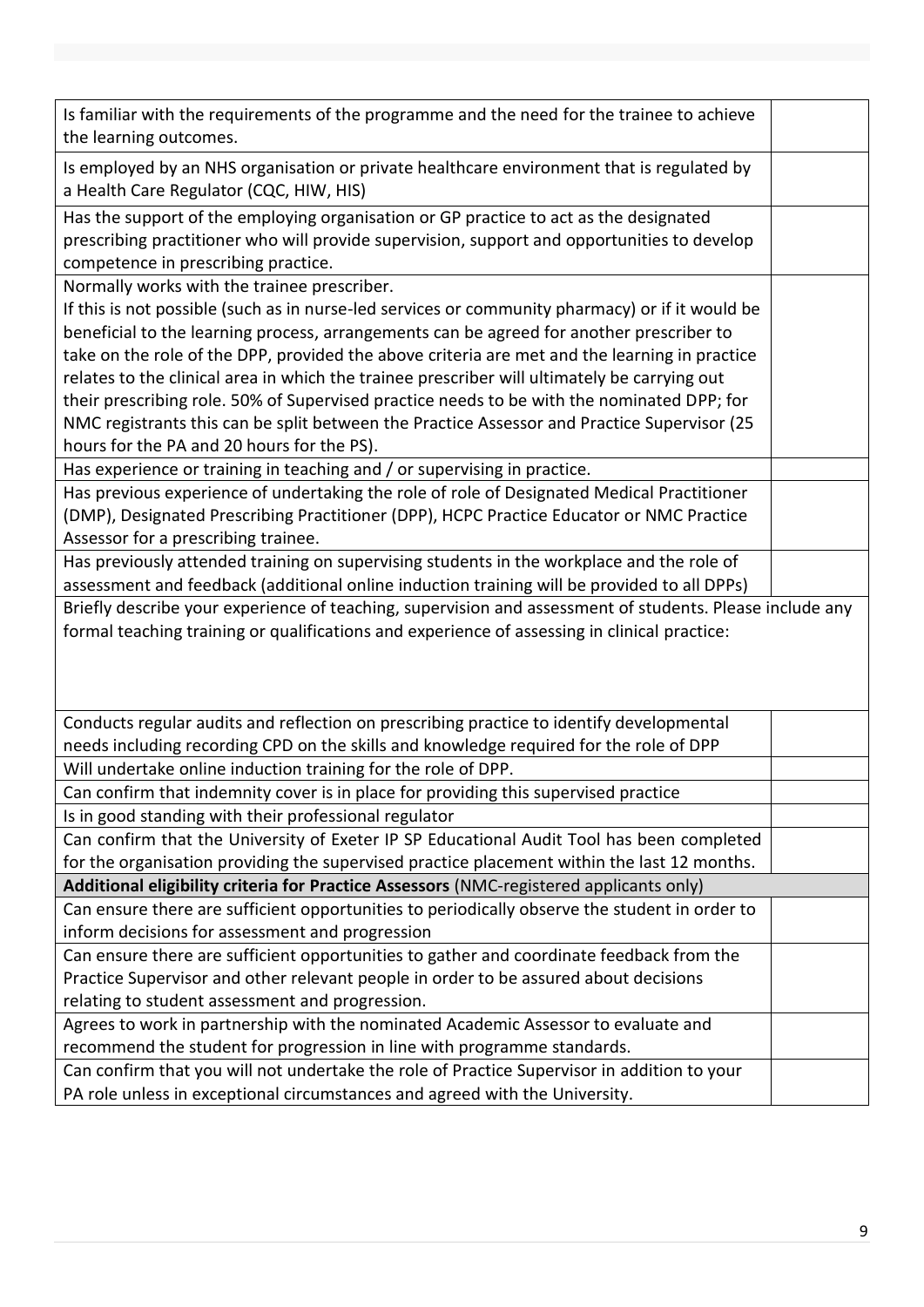- I confirm I meet the above criteria.
- I agree to facilitate 12 days (90 hours) of supervised clinical practice.
- I agree to liaise with University of Exeter in my role as DPP regarding the assessment and progression of the trainee prescriber.
- I agree to raise any concerns with the module lead(s) in a timely fashion, as described in the DPP handbook.
- I agree to read the DPP handbook that will be emailed to me and to attend the online induction session.
- I agree to assess whether to sign the Statement of Clinical Competence and if needed, provide reasons to justify non-signature in a timely fashion.
- I agree to give and receive feedback on my role as DPP.
- By signing this form, I agree to my name and email address being shared with the Health and Education Co-operative for the purpose of registration to use the Designated Prescribing Practitioner e-learning resource.

**Name (print):** 

**Signed (DPP)\_\_\_\_\_\_\_\_\_\_\_\_\_\_\_\_\_\_\_\_\_\_\_\_\_\_\_ Date: \_\_\_\_\_ / \_\_\_\_\_ / \_\_\_\_\_\_\_\_**

**Official organisation stamp:**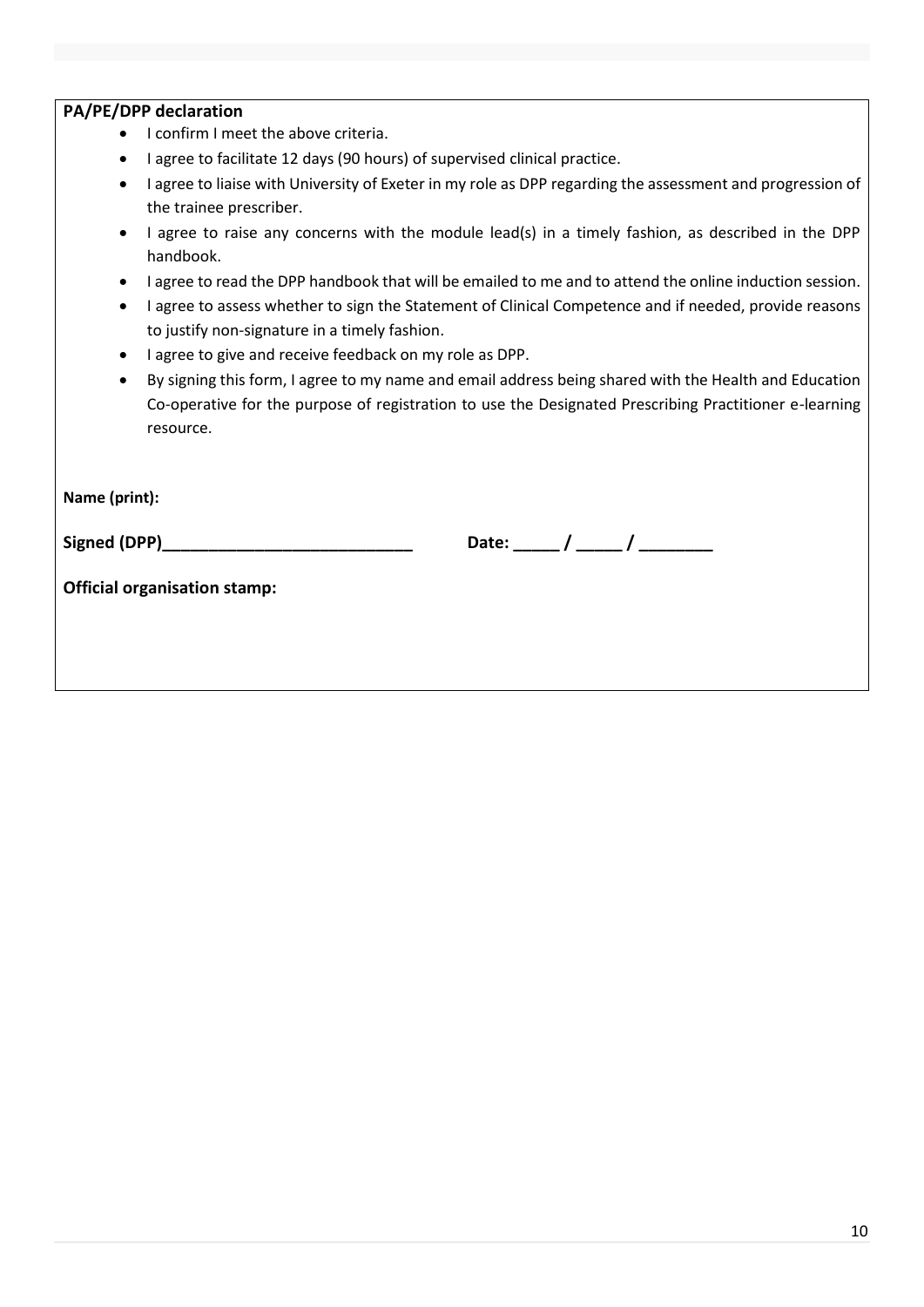**Section 7b: details of and eligibility criteria for Practice Supervisors (PS)** (to be completed by the Practice Supervisor for NMC-registered applicants only)

In addition to a Practice Assessor, all NMC-registered applicants must have a Practice Supervisor who meets the criteria below. The Practice Assessor should not also act as the Practice Supervisor for the same student.

| Name of Practice          |                                                                                              |                        |  |
|---------------------------|----------------------------------------------------------------------------------------------|------------------------|--|
| Supervisor                |                                                                                              |                        |  |
| Area of practice:         |                                                                                              |                        |  |
| Title/position:           |                                                                                              |                        |  |
| Qualifications:           |                                                                                              |                        |  |
| Prescribing qualification |                                                                                              | Date of<br>annotation: |  |
| Regulator:                | <b>NMC</b><br>$\Box$<br><b>HCPC</b><br>□<br>GPhC<br>П<br><b>PSNI</b><br>П<br><b>GMC</b><br>П |                        |  |
| Registration no:          |                                                                                              |                        |  |
| Employing organisation:   |                                                                                              |                        |  |
| Work address:             |                                                                                              |                        |  |
| Post code:                |                                                                                              |                        |  |
| Telephone number:         |                                                                                              |                        |  |
| Work email address:       |                                                                                              |                        |  |

| The Practice Supervisor must be a registered prescriber who:                                                                                                                                                                                                               | <b>Please tick</b> |
|----------------------------------------------------------------------------------------------------------------------------------------------------------------------------------------------------------------------------------------------------------------------------|--------------------|
| Must be an active, experienced prescriber who has normally had at least 1 year's recent<br>clinical experience for a group of patients/clients in the applicant's field of practice.                                                                                       |                    |
| Meets all competencies in the RPS DPP competency framework                                                                                                                                                                                                                 |                    |
| Has an understanding of the proficiencies and programme outcomes that they are<br>supporting students to achieve.                                                                                                                                                          |                    |
| Is employed by an NHS organisation or private healthcare environment that is regulated<br>by a Health Care Regulator (CQC, HIW, HIS)                                                                                                                                       |                    |
| Agrees to support the nominee's supervised practice hours. 50% of supervised practice<br>needs to be with the nominated DPP; for NMC registrants this can be split between the<br>Practice Assessor and Practice Supervisor (25 hours for the PA and 20 hours for the PS). |                    |
| Agrees to support and supervise the student, provide feedback on their progress towards<br>and achievement of proficiencies and skills for safe and effective practice as an<br>Independent Prescriber.                                                                    |                    |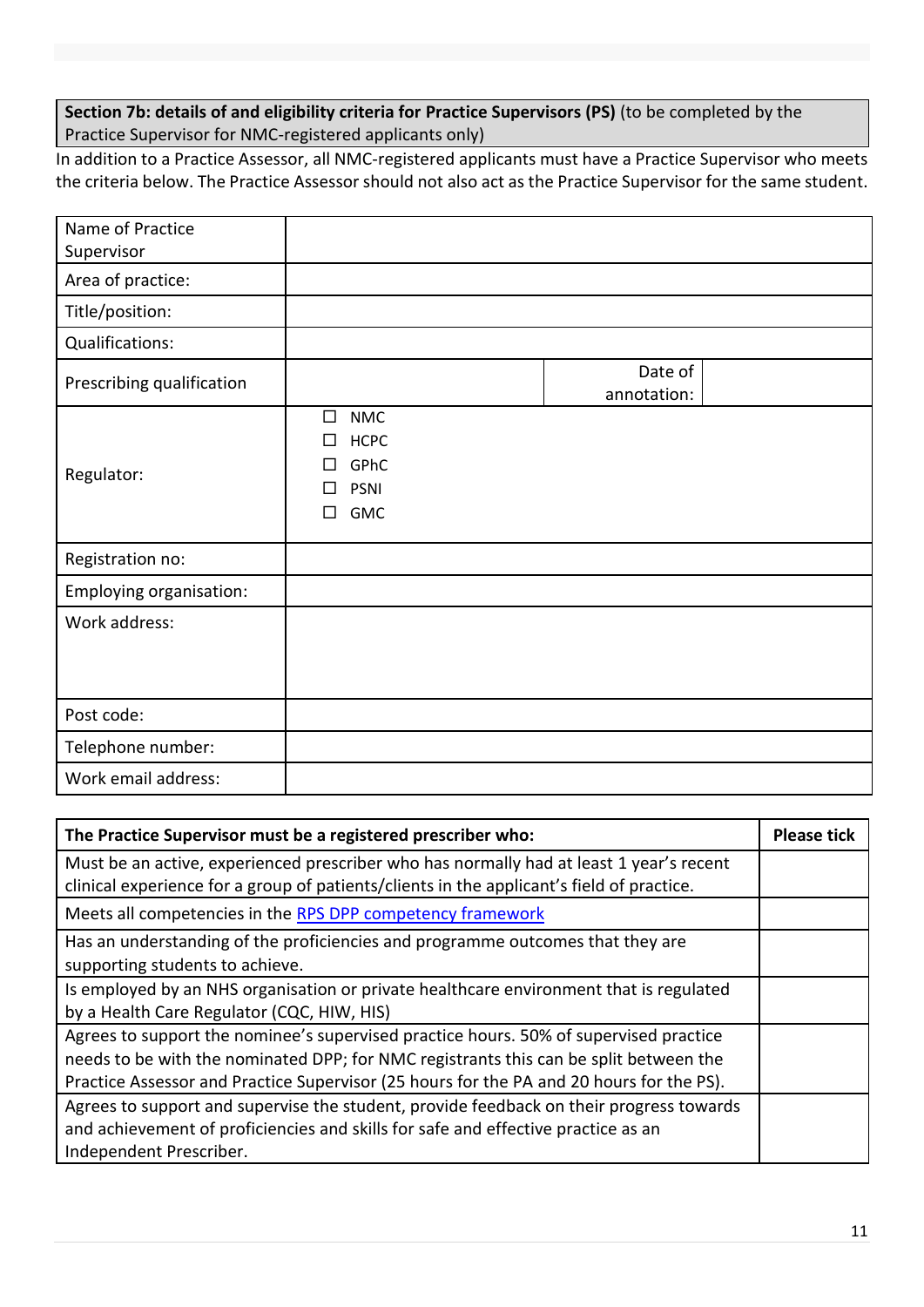| Agrees to periodically record relevant observations on the conduct, proficiency and<br>achievement of the student, and to share these observations with practice and academic |  |
|-------------------------------------------------------------------------------------------------------------------------------------------------------------------------------|--|
| assessors to inform decisions for progression.                                                                                                                                |  |
| Will appropriately raise and respond to student conduct and competence concerns.                                                                                              |  |
| Can confirm that you will not undertake the role of Practice Assessor in addition to your                                                                                     |  |
| PAS role unless in exceptional circumstances and agreed with the University.                                                                                                  |  |
| As the applicant's Practice Supervisor, I can confirm that I meet the above criteria, I am familiar with the                                                                  |  |
| RPS document 'A competency framework for designated prescribing practitioners' and either:                                                                                    |  |

I can already demonstrate these competencies; *or*

 $\Box$  I am working towards achieving them.

By signing this form, I agree to my name and email address being shared with the Health and Education Co-operative for the purpose of registration to use the Designated Prescribing Practitioner e-learning resource.

| Signed (PS): |  |
|--------------|--|
| Date:        |  |

# **Section 8: To be completed by the Organisation's (e.g. Trust) Non-Medical Prescribing Lead (if applicable)**

(Please note this is not the same as the DMP, but the person responsible for non-medical prescribing in your organisation)

| <b>Non-Medical Prescribing Lead</b>                                                       |             |  |
|-------------------------------------------------------------------------------------------|-------------|--|
| Name (please print):                                                                      |             |  |
| Job Title:                                                                                |             |  |
| Employing                                                                                 |             |  |
| organisation:                                                                             |             |  |
| Telephone Number:                                                                         |             |  |
| Email address:                                                                            |             |  |
| agree with the above professional training for registration as an Independent prescriber. |             |  |
| Signed (NMP Lead):                                                                        | Date: $/$ / |  |

## **Section 9: Applicant Declaration**

I confirm that I have read and understood the information on this application form. I confirm that the information given is true to the best of my knowledge.

**Signed: Date:**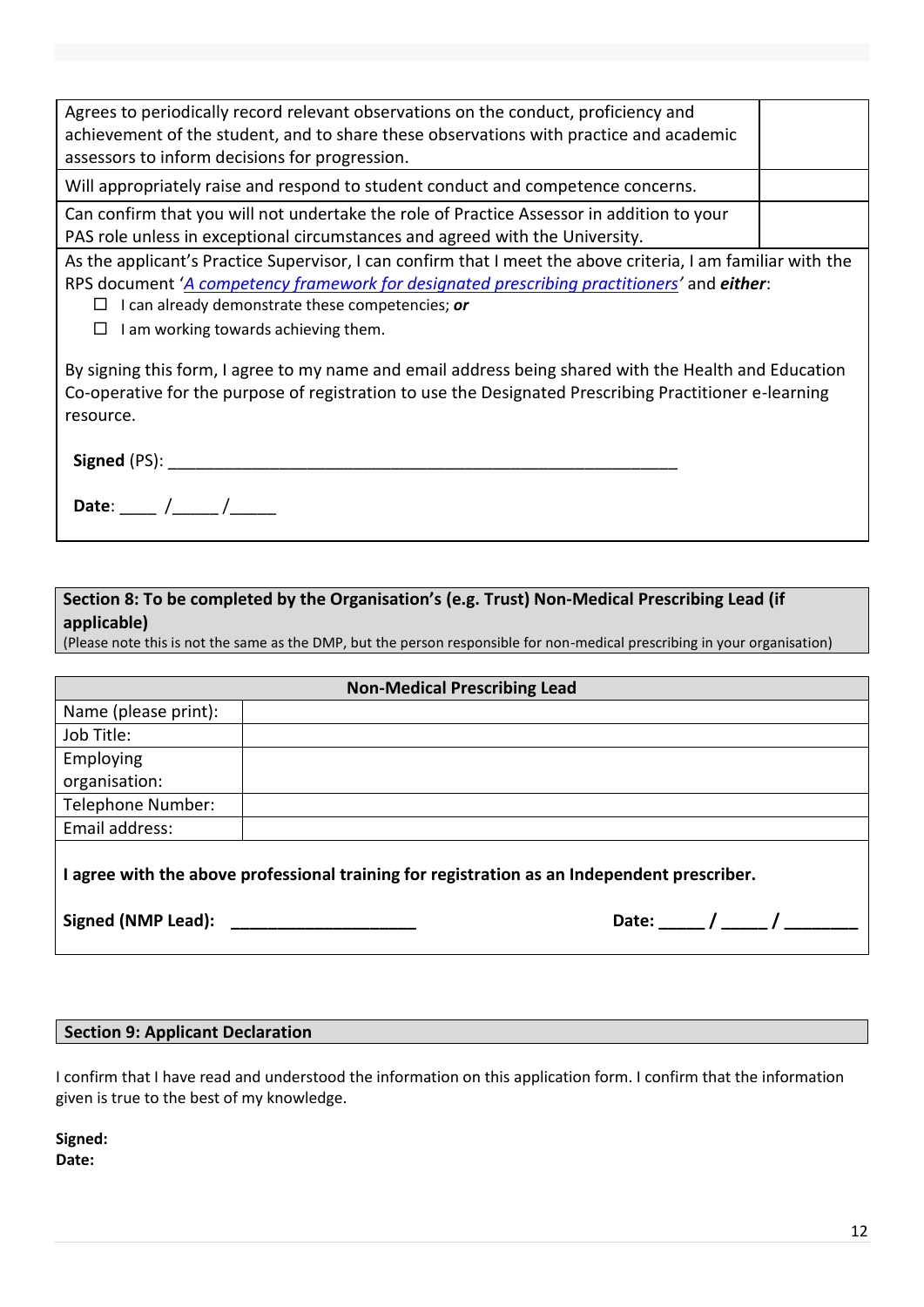# **Application Checklist:**

## All applicants:

- Ensure Sections 1 and 5-8 are completed as well as Section 2,3 or 4 as applicable.
- Submit 2 reflective pieces of CPD relating to your proposed area of prescribing practice.
- Submit Personal statement.
- Submit completed University of Exeter IP SP Educational Audit Tool

## In addition, self-employed applicants to provide:

 $\Box$  Reference confirming post-registration experience in a patient orientated setting. See 'Completing the Online Application Form' below for more information.

In addition, Health & Justice and non-NHSE programme care home pharmacists to provide:

 $\Box$  Copy of HEE confirmation of funding email

# **Completing the Online Application Form (for those students who are not already University of Exeter Clinical Pharmacy students):**

## **You will need to apply online using this link:**

<http://www.exeter.ac.uk/postgraduate/taught/medicine/independent-prescribing/>

## **Personal details**

When completing this section please be sure to provide a daytime contact number and email address you check regularly to help us to contact you quickly.

### **Your education**

As you are applying to join an award-bearing course, please provide a scanned copy of your transcript or degree certificate.

### **Professional experience**

You will need to have appropriate patient-orientated experience in a UK hospital, community or primary care setting following your qualification. The duration of this depends on your profession and is stated in the application form above.

### **English Language proficiency**

If your first language is not English, then you will need to complete this section and provide details of your performance in the IELTS tests.

### **Personal statement**

Please indicate, in at least 250 words, why you want to undertake this postgraduate course, the benefits it will bring to the services you deliver and how the learning will benefit your own professional practice. Please also confirm the number of hours you work each week in a patient facing role and your clinical area of interest as described above.

### **Referees**

We do not require formal references, unless you are self-employed, as this form incorporates declaration of your employer's support. If you are self-employed, we require you to submit a reference to confirm that you have appropriate post-registration experience in a patient orientated setting. GPhC and NMC applicants must confirm a minimum of 2 years post-registration experience. HCPC applicants (except paramedics) must confirm a minimum of 3 years post-registration experience; paramedics must confirm a minimum of 5 years post-registration experience. The reference must be written by a registered health care professional who has worked alongside the applicant or a workplace manager who understands the applicant's current job role and experience.

### **Disability Support**

We welcome applications from people with disabilities and/or long-term health conditions and consider their applications on the same academic basis as those from other applicants. If you have a disability/long term health condition, you are strongly encouraged to contact the Wellbeing and AccessAbility Team on 0300 555 0444 or email wellbeing@exeter.ac.uk or accessability@exeter.ac.uk